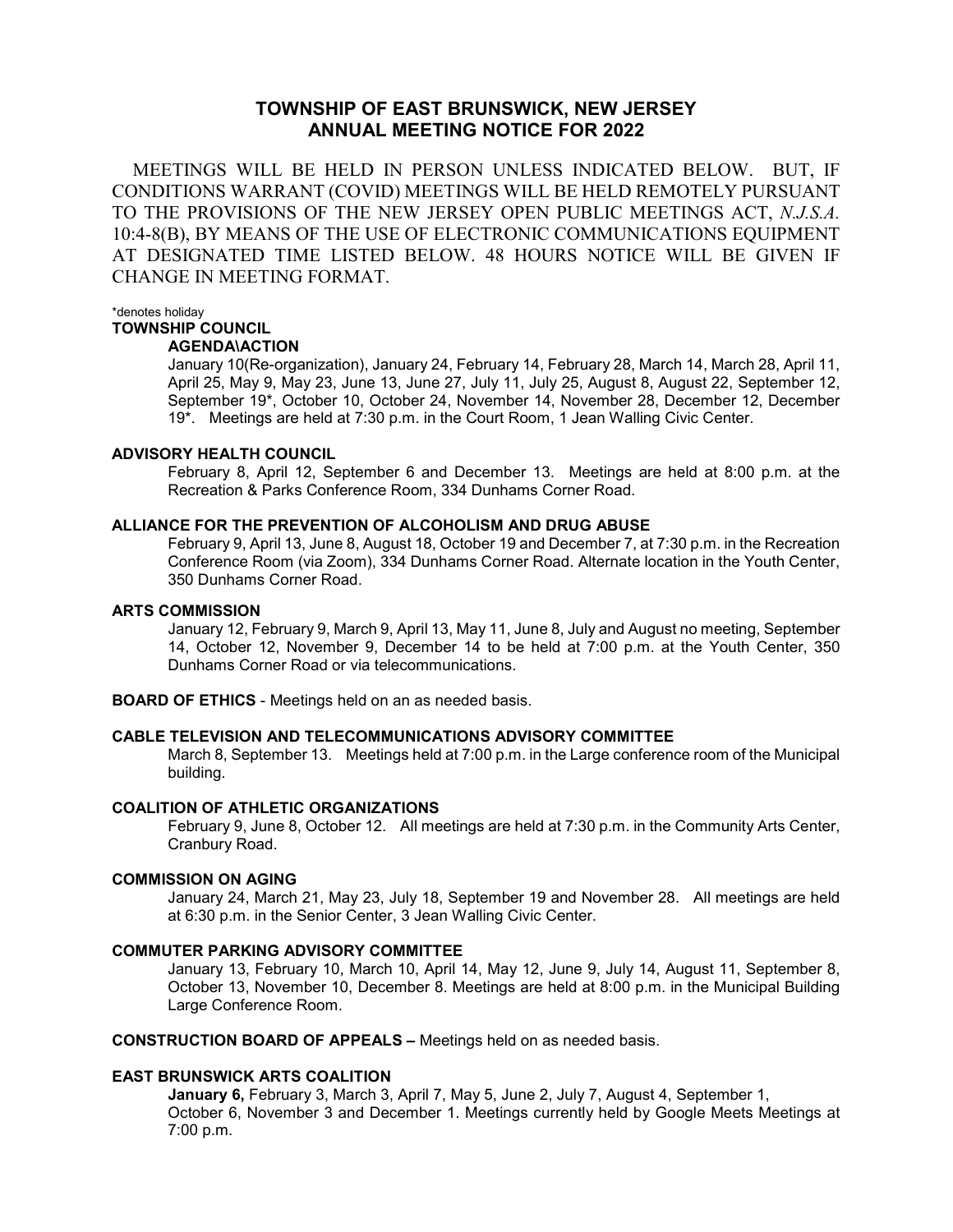# **TOWNSHIP OF EAST BRUNSWICK ANNUAL MEETING NOTICE FOR 2022**

#### **-2-**

#### **EAST BRUNSWICK HOUSING CORP. (EBCHC)**

January 13, February 10, March 10, April 14, May 12, June 9, July 14, August 1, September 8, October 13, November 10 and December 8. Meetings are held at 7:30 p.m. in the Senior Center.

# **ENVIRONMENTAL COMMISSION**

**REGULAR** January 20, February 17, March 17, April 21, May 19, June 16, July 21, August 18, September 15, October 20, November 17 and December 15.

Meetings held at 7:00 p.m., Large Conference Room, Municipal Building.

**FIRE PREVENTION ADVISORY COMMITTEE -** Meetings held on as needed basis.

# **HUMAN RELATIONS COUNCIL**

The meetings are the fourth Monday of each month at 7:30 p.m. in the Large Conference Room of the Municipal Building (exceptions are included) January 24, February 28, March 28, April 25, May 23, June 27, July 25, August 22, September 19\*, October 24, November 28, December – no meeting.

\*Denotes holiday.

#### **LIBRARY BOARD OF TRUSTEES**

Fourth Tuesday of the month - 7:30 p.m. at the Library, 2 Jean Walling Civic Center.

# **MUNICIPAL EMERGENCY MANAGEMENT COUNCIL**

Meetings held on an as needed basis.

#### **MUSEUM CORPORATION**

Meetings held second Thursday of each month at 8:00 p.m., East Brunswick Museum, 16 Maple Street

# **PLANNING BOARD**

# **ACTION MEETINGS**

January 12, January 26, February 9, February 23, March 9, March 23, April 13, April 27, May 11, May 25, June 8, June 22, July 13, July 27, August 10, August 24, September 7, September 21, October 12, October 26, November 9, November 30, December 7 and December 21.

#### **WORK SESSIONS**

Scheduled only if needed.

All meetings to held at 7:30 p.m. in the Courtroom, 1 Jean Walling Civic Center.

#### **RECREATION AND PARKS ADVISORY BOARD**

January 13, February 10, March 10, April 14, May 12, June 9, July 14, no August meeting, September 8, October 13, November 10, December 8 at 7:00 p.m., Division of Recreation Conference Room, 334 Dunhams Corner Road.

# **REDEVELOPMENT AGENCY**

January 3 (Reorganization), January 31, February 7, March 7, March 21, April 4, April 18, May 2, May 16, June 6, July 18, August 1, August 15, September 6, October 3, October 17, November 7, November 21 and December 5 at 8:00 p.m. in in the Municipal Building, either the courtroom or large conference room.

**RENT LEVELING BOARD** - Meetings held on an as needed basis.